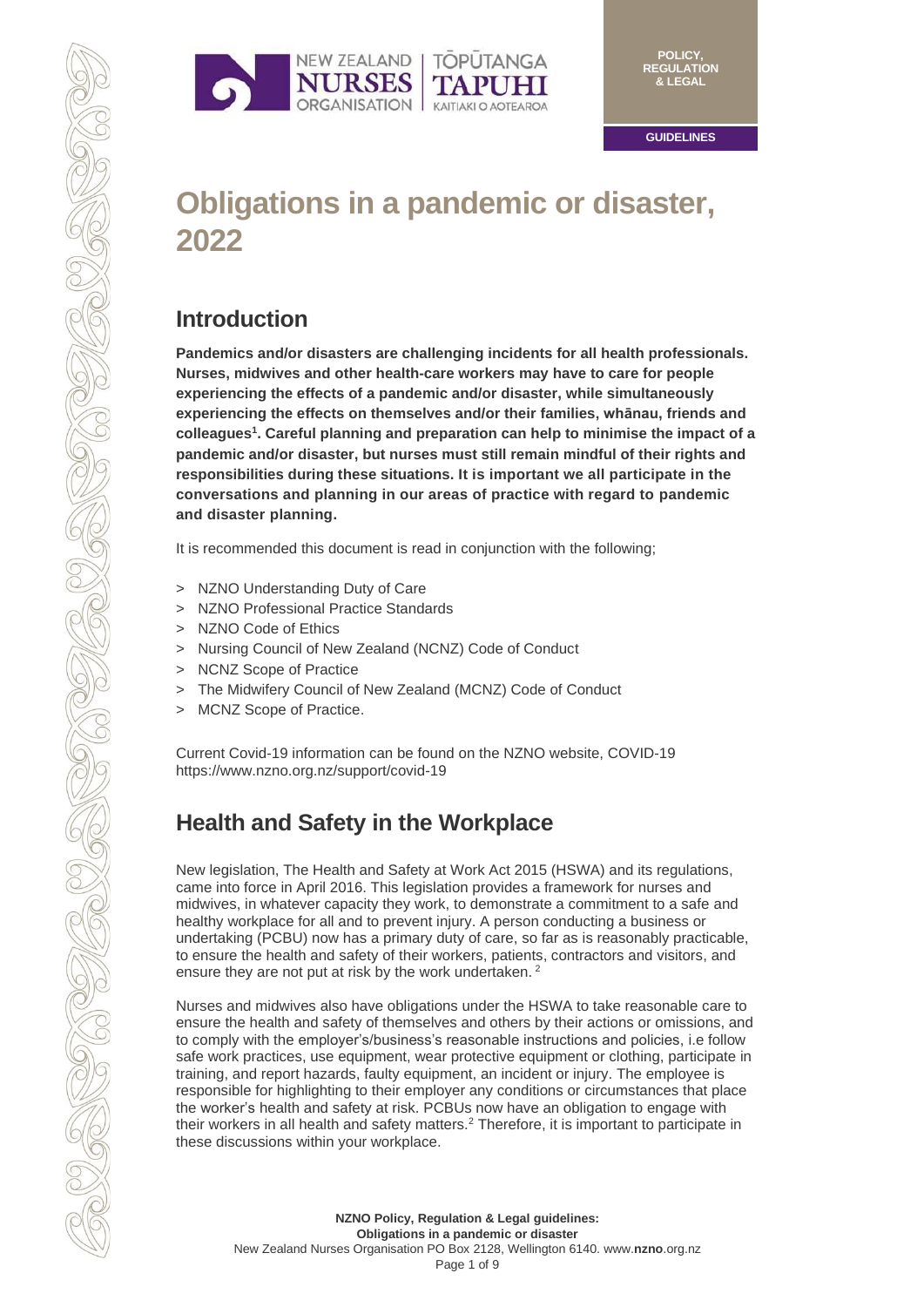NZNO recommends all health facilities have up to date disaster and pandemic (disease specific) guidelines for employee health and safety.

NZNO recommends members who are not satisfied they are sufficiently prepared to respond to an emergency, pandemic or disaster:

- > notify their health and safety representative;
- > notify their immediate manager in writing and keep a copy of the notification;
- > notify their NZNO delegate.

NZNO recommends in the case of an emergency, pandemic or disaster, members:

- > continuously monitor their own health and that of their colleagues, and immediately report any issues of concern to their employer; and;
- > immediately report to their manager any breaches of policies, procedures or processes that are in place to prevent harm, e.g. incorrect use of personal protective equipment (PPE).

Under the HSWA, employees have the right to refuse to perform work likely to cause serious harm. There are specific steps in this legislation that must be carried out before refusing to perform work. For example, in consultation with the employer, steps must be taken to resolve the situation. Further information can be found here: <http://www.legislation.govt.nz/act/public/2015/0070/latest/DLM5976660.html>

NZNO recommends members contact NZNO immediately (Ph 0800 283 848), if they believe serious harm may result from continuing to work and the steps that must be taken to resolve the situation (see link above) have been completed.

See <http://www.business.govt.nz/worksafe/hswa> (The Work Safe New Zealand (NZ) website) for further guidance and commentary on the Act.

## **Obligations under normal circumstances**

To understand the obligations nurses, midwives and other health-care workers may have during a pandemic or disaster, it is important to understand what those obligations are under normal circumstances. These obligations are shaped by legal, professional and ethical frameworks.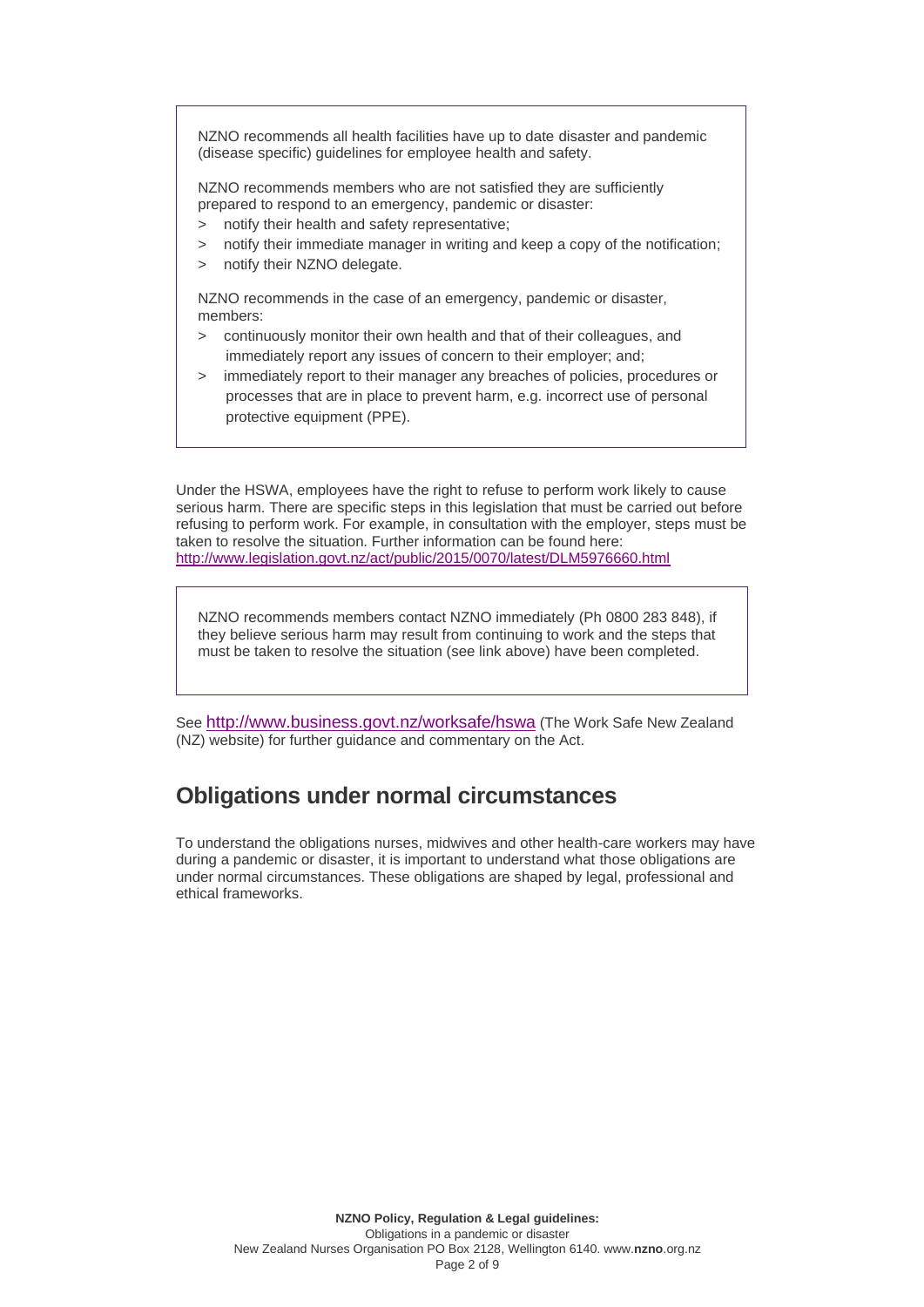Figure 1 outlines the range of obligations nurses, midwives and other health care workers face under normal circumstances.

#### Figure 1 – The Range of Obligations

#### **Employment Obligations**

Examples:

- employment agreement
- position descriptions
- health and safety
- being a member of a team

#### **Legal obligations**

Examples:

- HPCA Act (2003)
- Human Rights Act (1993)
- Health and Disability Commissioner Act (1994)
- Health Act (1956)
- Health and Safety at work Act (2015)

#### **Personal Obligations**

#### Examples:

- young children
- elderly parents
- personal and family health
- financial responsibilities

#### **Professional Obligations**

Examples:

- Duty of care
- Accountabilities
- Code of Ethics (NZNO)
- Code of Conduct (NCNZ)
- Scope of Practice (NCNZ)
- Professional Practice Standards (NZNO)

### **Obligations under abnormal circumstances**

The Ministry of Health (the ministry) has comprehensive plans in place in case of an emergency (including for pandemics and disasters). The National Health Emergency Plan<sup>8</sup> outlines a set of quiding principles designed to support health-care providers, personnel and the general public in case of an emergency. The four defining elements of the plan are:

- > reduction of risk;
- > readiness;
- response; and
- > recovery.

While some health professionals may be involved in a reduction of activities/ services, all health professionals should to be involved in readiness activities, which are designed to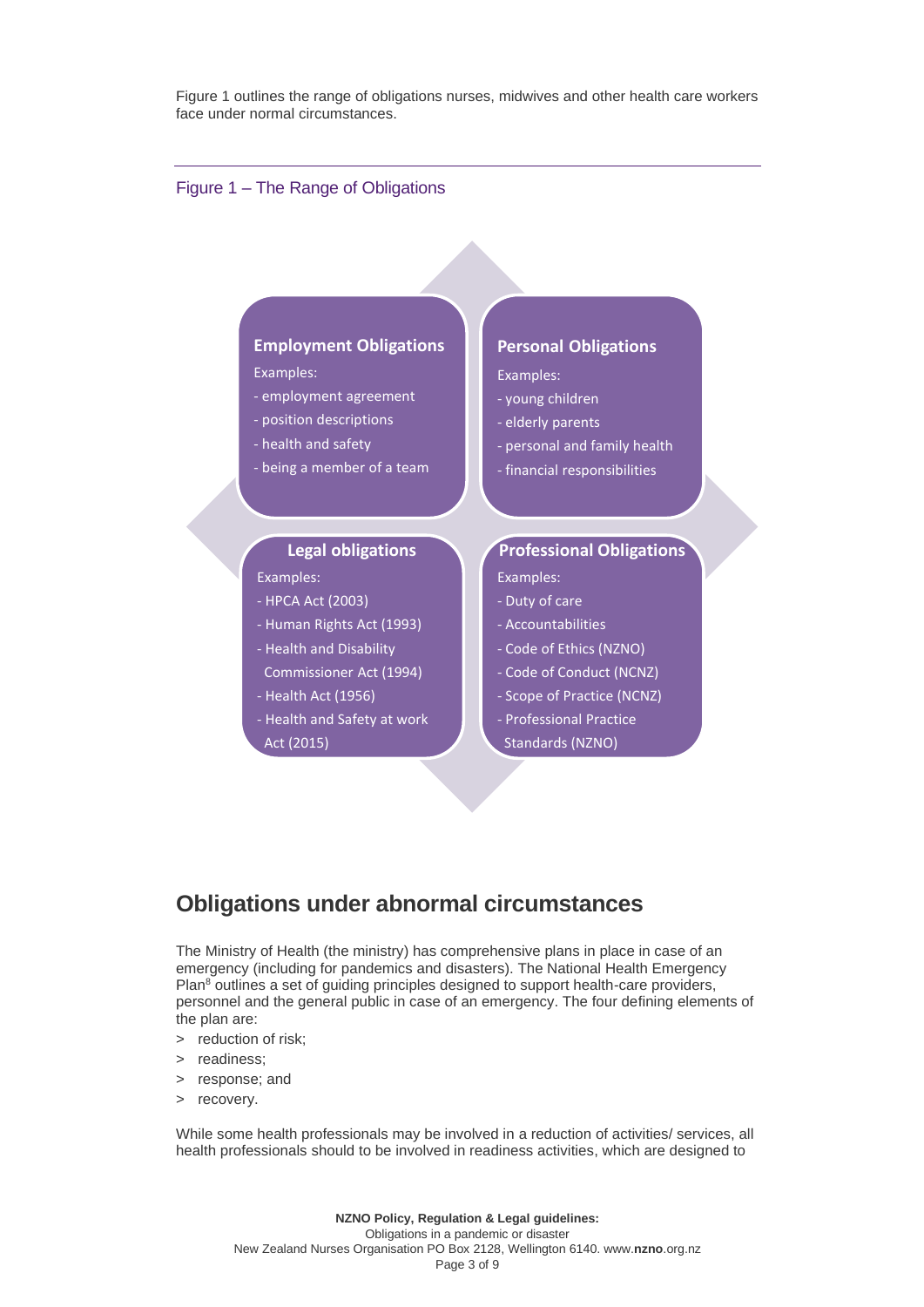ensure health providers and individuals are ready to respond in the case of an emergency. Your ability to react and respond during a pandemic or disaster, depends on the strength of your personal and professional relationships that exist before an event occurs. These support networks assist an individual to cope with a very stressful and 'abnormal' situation or event.<sup>10</sup>

NZNO recommends nurses, midwives and other health-care workers:

- > play a primary role within organisations to ensure readiness for an emergency, pandemic or disaster;
- > maintain personal readiness to respond, professionally and personally, to an emergency, pandemic or disaster. This may include:
	- maintaining up-to-date knowledge of organisational
	- requirements associated with emergency response;
	- remaining up to date with the appropriate use and safe disposal of PPE;
	- ensuring contact details held by your employer are up-to- date;
	- maintaining a personal emergency kit at home and/or at work or in the car.

Discuss preparations and strategies with your families, whānau and friends to ensure readiness and safety in the home, and how to remain in contact in the case of an emergency, disaster or pandemic.

In the immediate aftermath of an emergency event, or during a pandemic, health professionals including nurses, midwives and other healthcare workers are likely to be called on for assistance. This assistance may be limited to those already working, but may extend to those off duty or from outside the area, depending on the severity and type of response required. Some health professionals may volunteer to be deployed to areas requiring extra assistance, including internationally. Others may find themselves called on by family, whānau, friends and members of the public to assist, due to their knowledge and skill as a health professional. Tension may occur when the nurse, midwife or other health-care worker and/or their family or whānau is directly affected by an emergency, pandemic or disaster. There may be competing obligations in a health professional's duty of care (professional vs personal) and it's up to each individual to decide for themselves where that boundary lies. <sup>11</sup> For example, what plans are in place for collecting children from child care, if you cannot leave a facility that may be in lock down? Refer to figure one for examples of how conflict may occur.

The National Ethics Advisory Committee (NEAC) has published a set of ethical values for a pandemic.<sup>12</sup> These can assist nurses in their decision-making, if conflict exists. Often there are no right or wrong answers in an emergency but clear ethical guidelines can help make decision-making easier. It is important to remember that all situations are different, and individuals will respond differently to the same situation.

NZNO recommends members:

- > familiarise themselves with the ethical values outlined by NEAC and available on its website[: www.neac.health.govt;](http://neac.health.govt.nz/system/files/documents/publications/getting-through-together-jul07.pdf)
- > be aware of any employment obligations, if volunteering services in the case of an emergency, pandemic or disaster.

NZNO recommends members discuss their plans with their employer, family, whānau or significant others.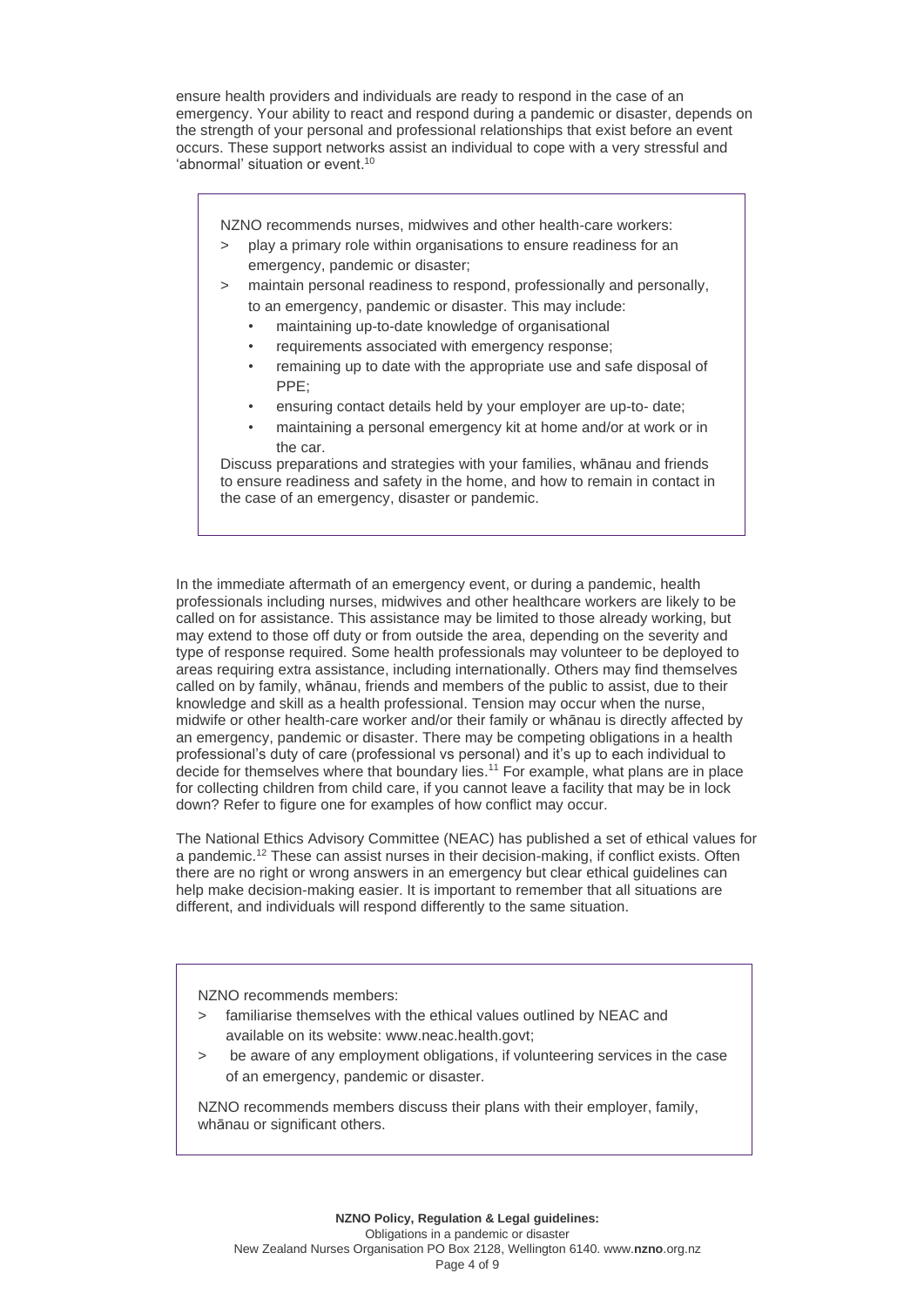### **Working with limited resources**

Nurses, midwives and other health-care workers working in a pandemic or disaster may be faced with reduced resources and overwhelming demand. Experience with the Canterbury earthquakes and Influenza A (H1N1) (aka Swine flu) demonstrated that resources may quickly be used up, may be unavailable or inaccessible.<sup>16</sup>

Planning for these circumstances cannot be achieved in isolation. It is important to participate in planning at the family or whānau level, work level and community level.<sup>1</sup> NZNO believes an open and transparent conversation on what will be expected of health professionals in these situations is crucial for planning both personally and at the workplace.

### **NZNO role in a pandemic or disaster**

NZNO is committed to supporting members in their professional and industrial endeavours. As such, NZNO's role in a pandemic or disaster is to:

- provide NZNO members with access to the latest information associated with a pandemic or disaster;
- > support nurses, midwives and other health-care workers in preparing for a pandemic or disaster;
- > work with agencies including the Ministry of Health to ensure systems and processes are in place to support and protect NZNO members and other health-care workers;
- support agencies including local district health boards in preparing for a pandemic or disaster;
- support nurses, midwives and agencies during the recovery phase, which may involve the transformation of a system, rather than returning to what it was.

## **Professional plans for a pandemic or disaster**

How individuals and communities are affected by a pandemic or disaster and how they respond, will be different each time. Therefore, plans need to be informed by local knowledge, combined with expert knowledge.

As discussed previously, all NZNO members have obligations outside work. If nurses, midwives and other health-care workers are prepared at home, they will be better prepared at work, so having a personal and family or whānau plan is vital.

### **Plan for the employee**

There are many variables that may influence a member's ability to manage in a disaster or pandemic. Consider the following when putting a plan together.

- > General time of day/season of year/weather on day of a disaster.
- Housing is it intact, safe, or sanitary? (Consider the sewerage and/or water supplies).
- > Food supplies, storage (refrigeration, broken glass), access to clean drinking water, an alternative means to cook.
- > Transport are public services intact? What is the integrity of roads? Are the routes safe? What access to fuel is there in a disaster?
- > Communications Will there be power for internet, landlines/cell phone service availability.
- > Family/ whānau health status (before an event, and as a consequence of it). Where they are during the event, the ability to communicate with them, ability to get home, the need for assistance.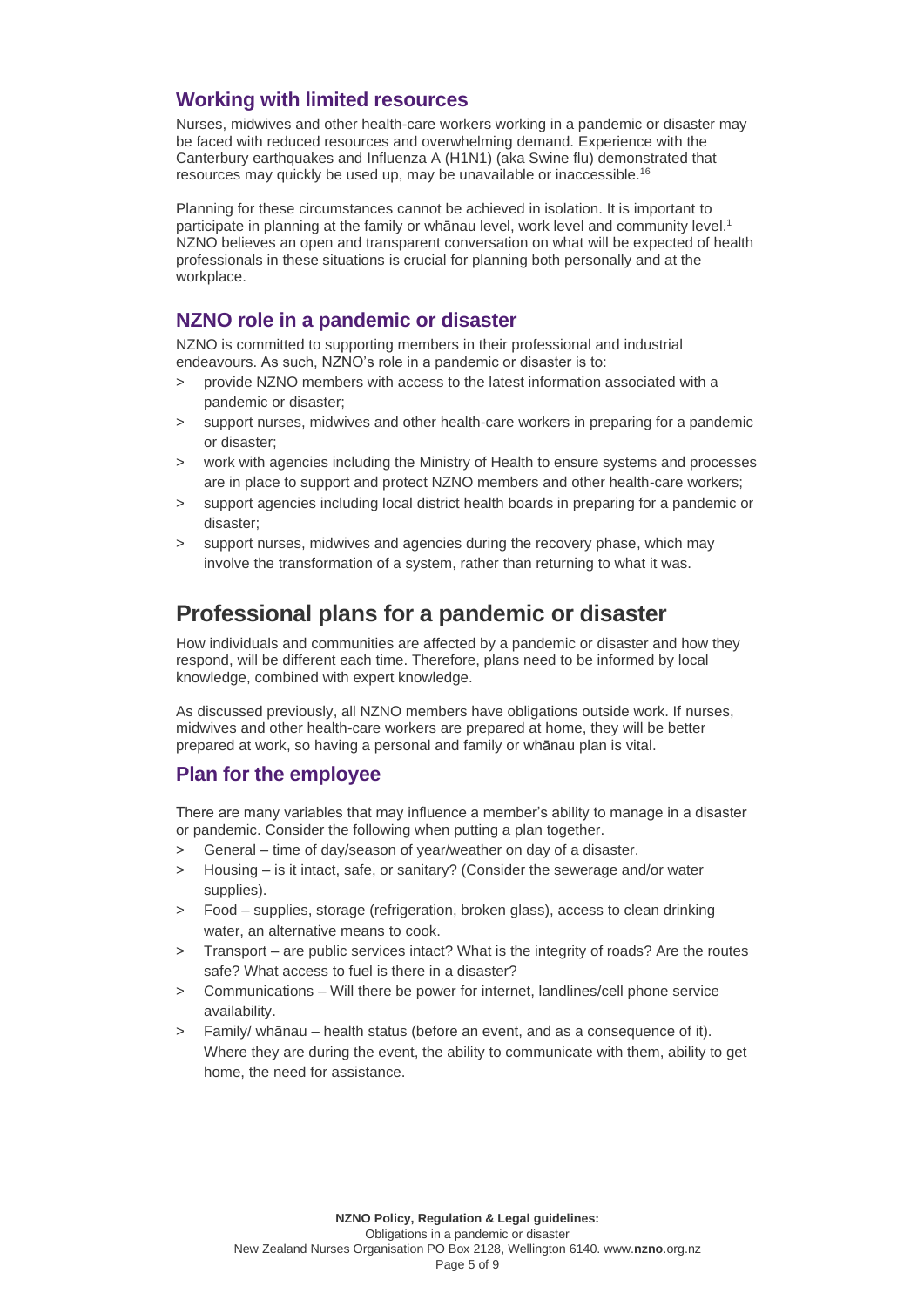NZNO recommends its members consider the following when developing a plan:

- > update your personal knowledge on disaster preparedness as appropriate. Do you have a household survival kit as outlined on [www.getthru.govt.nz?](http://www.getthru.govt.nz/) Do you have a grab bag in your car or at work?
- > develop your personal plans and share with your family/whānau and friends so everyone all know what demands may be placed on you in an emergency situation and how you will manage communication, child care, elder care, pet care, mental health care, sleeping, food supplies, sanitation, and isolation from usual support networks;
- > do you have a medication supply for three months? Check that you can get this supply dispensed by your local pharmacy.
- > participate in regular pandemic and disaster training and education at work;
- participate in the planning and revision of organisational plans. Your voice is essential if these plans are to work in a disaster/pandemic. Address any general chit-chat or rumors about pandemic or disaster procedures to avoid misinterpretation of expectations.
- > ask your employer what plans they have in place for supporting employees and families or whānau during a disaster or pandemic.

The decisions you make during a pandemic or disaster will be influenced by the plans you have put in place.

### **During a pandemic or disaster**

NZNO recommends its members consider the following:

- > keep diaries (e.g. a notation app on your cell phone) of your actions, as a record of your decisions, e.g. the decision not to report to work;
- > patient records are vital during this time. Be familiar with your area's documentation procedures. These may be different during a pandemic or disaster to what is currently used during a pandemic or disaster. If you are caring for patients outside a formal health setting, e.g. in your home or in a local civil defence centre, try to document as much as you can about the care you provide;
- > complete reportable event forms;
- > monitor your personal health and well-being, and that of your colleagues (on an informal basis if able to), check in with each other often and report any concerns to your team leader;
- > the recovery phase of a pandemic or disaster is recognised internationally as difficult and may be long (weeks-months-years).

NZNO recommends ongoing psychosocial support relevant to the needs and context of health professionals.1, 10,12,13,14,15

### **Plan for the employer**

There are many variables which may influence an employer's disaster and pandemic plans including:

- > health professionals' usual role/scope of practice;
- > the nature of the disaster or pandemic therefore the scale of the demand, and the requirement for specific types of skills;
- > the employer's ability to deliver services as usual and whether these are a priority in the specific situation;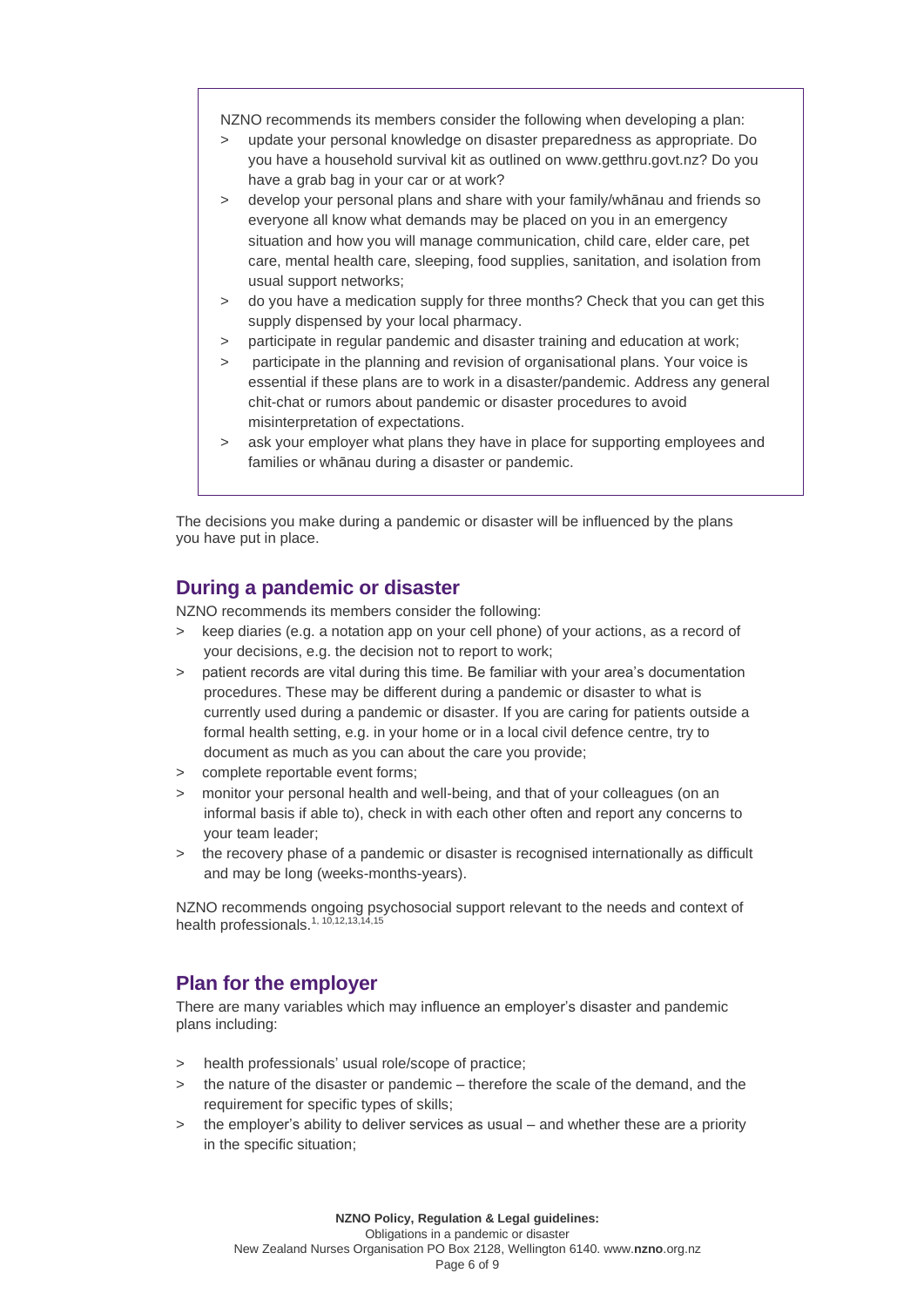- > the opportunity to contribute professional skills in other ways e.g. field hospitals, welfare centres;
- > the opportunity to deliver any variation on usual services in different ways, using other means eg social media, phone, email, triage and refer, direction and delegation of tasks to others etc.

NZNO recommends employer organisations should include the following in their disaster and pandemic plans:

- > plans are in place for surveillance and detection of potential pandemics;
- a communication plan and an occupational health plan for managing unwell or injured staff members at work, and staff members who need to care for unwell or injured family members and cannot attend work;
- > consideration of those staff members who for a variety of reasons cannot care for infectious patients. What role can they play in supporting the team?
- > conversations about altering duties for at risk staff should be undertaken
- > with a manager and designated person in the organization;
- > adaptability to the changing needs on the day;
- > education and training for disaster and emergency preparedness;<sup>8</sup>
- > facilitating employees' ability to report to work during a pandemic or disaster, eg having plans in place to support their staff to provide *"child care, elder care, pet care, meals, sleeping arrangements, health services, mental health care, communications"*; 17
- > honesty with employees on expectations, resources and how ongoing support will be provided. Service continuity plans need to include support for staff;
- > managing emotional and physical stress (staff well-being) of employees, not only during the pandemic or disaster but as part of the recovery phase. This may be needed for a considerable length of time after either a pandemic or disaster;
- > recognition of a loss of security and vulnerability. Plans for ongoing mental health support and psychological recovery:
- > development of recovery plans, which may need a long-term focus, depending upon the specific situation.

## **Conclusion**

NZNO members will make a significant and positive contribution to the community response and recovery in a pandemic or disaster. In preparing for a pandemic or disaster, nurses, midwives and other health-care workers cannot make their professional plans in isolation from the organisational team they work within. Conversations need to take place at a personal, family and whānau level, as well as at professional and organisational levels as to how they will be able to contribute during a pandemic or disaster. Developing relationships and the strength of those relationships is pivotal to people's response, recovery and resilience.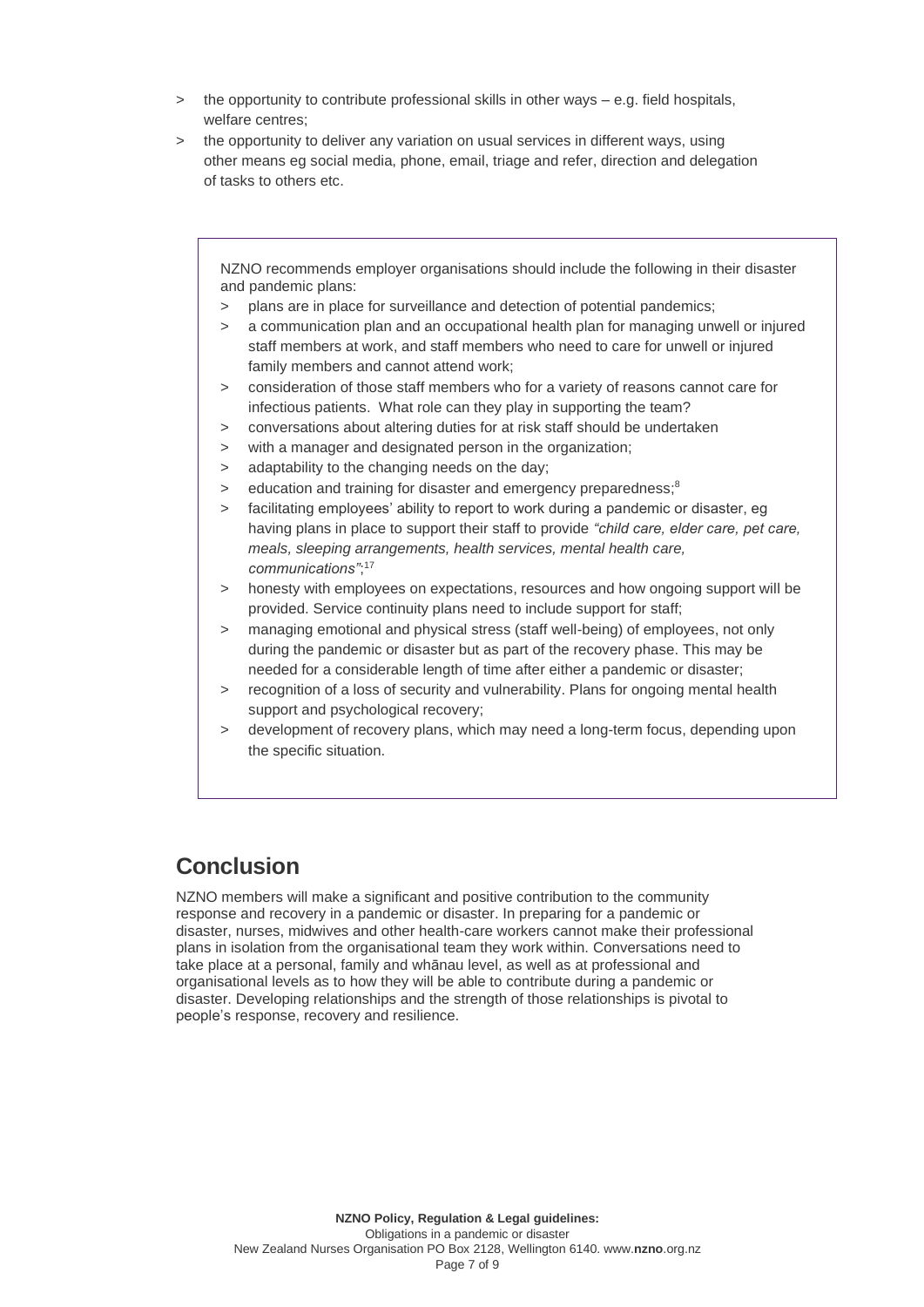## **Further information and reading**

Civil Defence: Get Thru website:<http://getthru.govt.nz/>

Keenan, R. (2016). *Health care and the law (5 th ed.)*. Wellington: Thompson Reuters.

Ministry of Health: Pandemic Planning and Response: [http://www.health.govt.nz/our](http://www.health.govt.nz/our-work/emergency-management/pandemic-planning-and-response)[work/emergency-management/pandemic-planning-and-response](http://www.health.govt.nz/our-work/emergency-management/pandemic-planning-and-response)

Ministry of Health: Consumer guidelines for being prepared for a pandemic: [http://www.health.govt.nz/your-health/healthy-living/emergency-management/being](http://www.health.govt.nz/your-health/healthy-living/emergency-management/being-prepared-pandemic)[prepared-pandemic](http://www.health.govt.nz/your-health/healthy-living/emergency-management/being-prepared-pandemic)

Ministry of Health: National health emergency plan- A framework for the health and disability sector. http://www.health.govt.nz/system/files/documents/publications/nationalhealth-emergency-plan-oct15-v2.pdf

APIC (Association for Professionals in Infection Control and Epidemiology) [www.apic.org/professional-practice/Emergency-Preparedness](http://www.apic.org/professional-practice/Emergency-Preparedness)

People in Disasters Conference, Canterbury 2016 presentations, <https://quakestudies.canterbury.ac.nz/store/collection/925#sub>

## **References**

- 1. Richardson, S., Ardagh, M., (2013). Innovations and lessons learned from the Canterbury earthquakes. Emergency department staff narratives. *Disaster Prevention and Management, Vol. 22* No. 5, pp. 405-414.
- 2. New Zealand Government. (2015) Health and Safety at Work Act. Wellington: Author.
- 3. New Zealand Government. (2003) Health Practitioners Competence Assurance Act. Wellington: Author.
- 4. Nursing Council of New Zealand. (2012) *Code of Conduct for Nurses*. Wellington: Author.
- 5. New Zealand Nurses Organisation. (2010) *Code of Ethics*. Wellington: Author.
- 6. New Zealand Nurses Organisation. (2012) *Standards of Professional Nursing Practice*. Wellington: Author.
- 7. New Zealand Government. (1994) The Health and Disability Commissioner Act. Wellington: Author.
- 8. Ministry of Health. (2015) *National Health Emergency Plan, A framework for the health and disability sector.* Wellington: Author.
- 9. Ministry of Health. (2017) New Zealand Influenza Pandemic Action Plan. Wellington: Author. https://www.health.govt.nz/publication/new-zealand-influenza-pandemicplan-framework-action
- 10. Mooney, M., Paton, D., de Terte, I., Johal, S. et al. (2011). Psychological recovery from disaster: A framework informed by evidence. Journal of Psychology, Vol. 40, No. 4, pp 26-38.
- 11. Ruderman, C., Tracy, C, Bernstein, M., Hawryluck, L. et al. (2006). On pandemics and the duty to care: whose duty? Who cares? BMC Medical Ethics, accessed on 29/06/2016 at [http://bmcmedethics.biomedcentral.com/articles/10.1186/1472-6939-](http://bmcmedethics.biomedcentral.com/articles/10.1186/1472-6939-7-5) [7-5](http://bmcmedethics.biomedcentral.com/articles/10.1186/1472-6939-7-5)
- 12. National Ethics Advisory Committee. (2007) *Getting though together: Ethical values for a pandemic.* Wellington: Ministry of [Health. www.neac.health.govt.nz.](http://health.www.neac.health.govt.nz/) Retrieved 15/07/16.
- 13. Eisenman, D. Taylor, S., Tanielian, T., Basurto-Davla, R. et al. (2001). Prioritizing "psychological" consequences for disaster preparedness and response. A framework